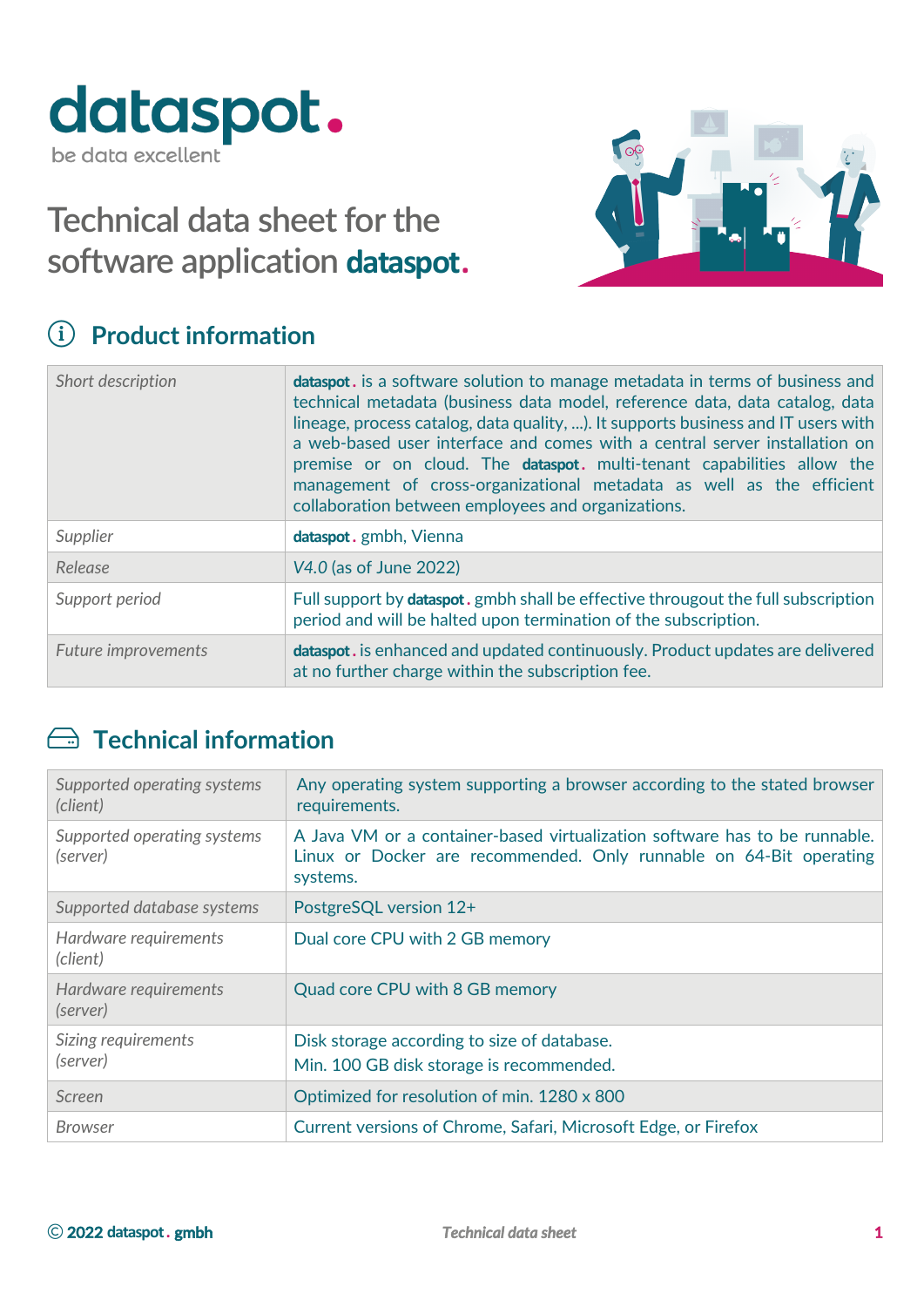

# # **Inhouse installation** *(on premise)*

| Client installation     | No installation needed (browser-based client)                                                                                                                                                                                                                                  |
|-------------------------|--------------------------------------------------------------------------------------------------------------------------------------------------------------------------------------------------------------------------------------------------------------------------------|
| Server installation     | Option 1: Installation as WAR file in servlet container:                                                                                                                                                                                                                       |
|                         | The server component is delivered as a Java WAR file (Web Application<br>Archive). The deployment of the WAR file has to be executed in an already<br>installed Java-EE-conform servlet container (e.g. Tomcat).                                                               |
|                         | A directory within the filesystem, in which the application database is<br>managed, has to be configured. The servlet container needs write access to<br>the configured directory.                                                                                             |
|                         | The diagram rendering functionality in <b>dataspot</b> . requires the following open<br>source software to be installed: graphviz                                                                                                                                              |
|                         | Option 2: Installation as Docker container:                                                                                                                                                                                                                                    |
|                         | The server component is delivered with the required Docker configuration<br>to create a container that includes all necessary software packages and pre-<br>defined environment variables. It is recommended to create a separate<br>Docker volume for the database directory. |
| PostgreSQL installation | In version 3 and later an active instance of PostgreSQL (open source database)<br>is required for running dataspot.                                                                                                                                                            |
|                         | Following options are supported to establish the connection between dataspot.<br>and PostgreSQL:                                                                                                                                                                               |
|                         | • Option 1: Exclusive use of PostgreSQL instance by dataspot. (recommended):                                                                                                                                                                                                   |
|                         | All PostgreSQL databases are managed by dataspot. (incl. create/drop<br>database, backup and restore).                                                                                                                                                                         |
|                         | • Option 2: Use of explicit PostgreSQL database by dataspot.:                                                                                                                                                                                                                  |
|                         | A database/scheme has to be created and shared by the database<br>administrator for the explicit use by dataspot.                                                                                                                                                              |
| Required disk space     | Installation as WAR file: approx. 100 MB                                                                                                                                                                                                                                       |
|                         | Installation as Docker container: approx. 600 MB (image size)                                                                                                                                                                                                                  |

#### \$ **Cloud installation** *(Software as a Service)*

| Client installation | No installation needed (browser-based client)                                                                                                                                                                                                                                                           |
|---------------------|---------------------------------------------------------------------------------------------------------------------------------------------------------------------------------------------------------------------------------------------------------------------------------------------------------|
| Server installation | For "Software as a Service" (SaaS) dataspot. is hosted on a cloud server.<br>Installation and configuration are performed by <b>dataspot</b> . The one-time setup<br>costs are charged individually to the client. Recurring hosting cost will be direct<br>matter between hosting provider and client. |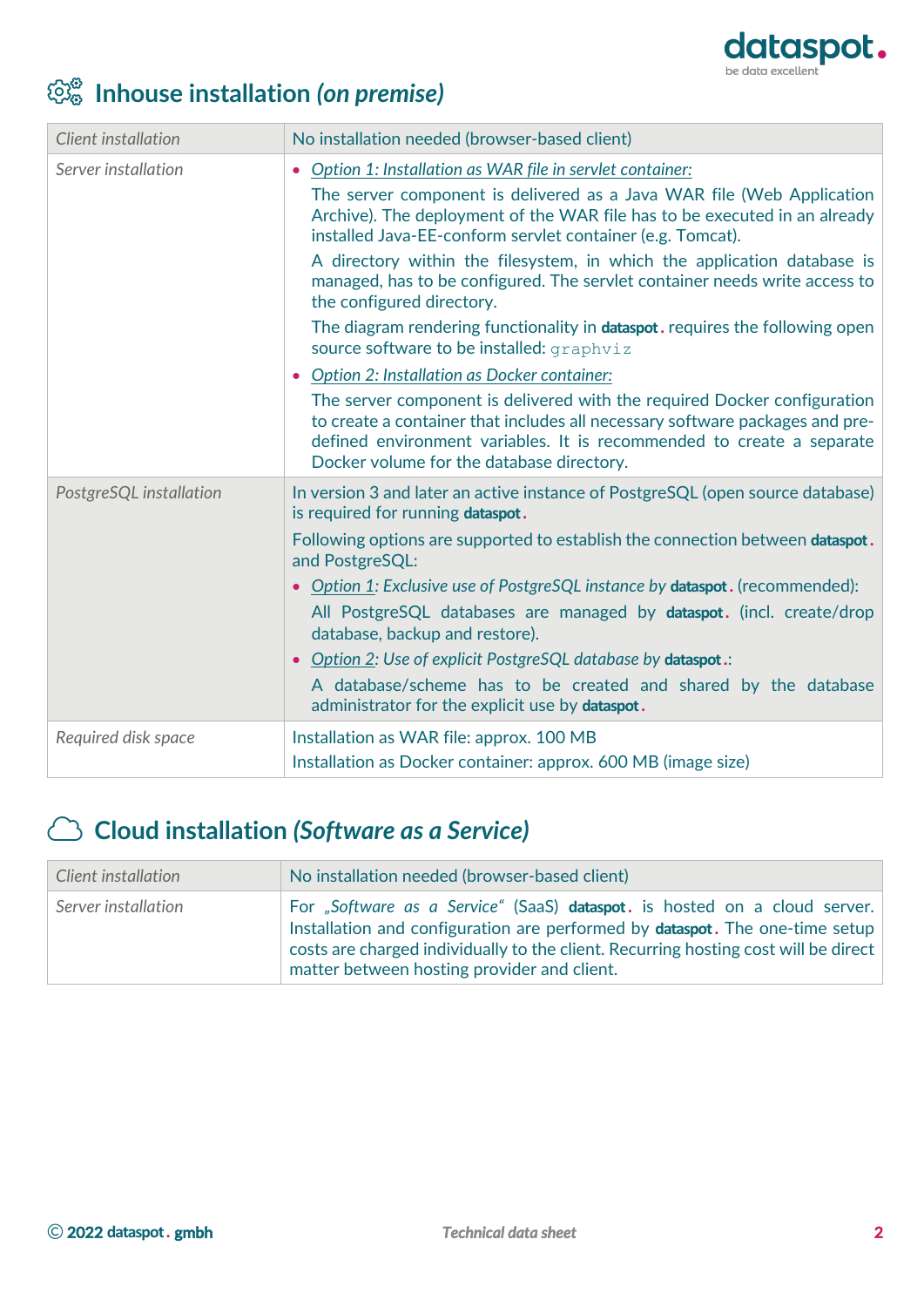

## % **Operations**

| <b>Backup</b>   | Backup and restore of the database can be managed via the browser-based<br>administration console. The functionality includes: creation, deletion, backup,<br>and restore of the dataspot. databases. Regular backups (e.g. daily) can be<br>established by server configuration. |
|-----------------|-----------------------------------------------------------------------------------------------------------------------------------------------------------------------------------------------------------------------------------------------------------------------------------|
| Version upgrade | Upgrades are managed by deploying the latest WAR files and restarting the<br>application server or by starting the updated Docker container respectively.<br>There are no explicit migration activities.                                                                          |
| Data migration  | Migration of data follows the agile principle of "Evolutionary Database Design",<br>i.e. both the database scheme and the data are verified on server start and are<br>brought up-to-date and are migrated automatically as necessary.                                            |

### <sup>202</sup> User administration

| User administration | <b>dataspot.</b> distinguishes between active (write access) and read-only users. The<br>software has a user administration panel where users active in the data<br>excellence organization are managed.<br>The software can be configured so that users with read-only access do not<br>have to be explicitly created and managed by the user administration.                                                                                    |
|---------------------|---------------------------------------------------------------------------------------------------------------------------------------------------------------------------------------------------------------------------------------------------------------------------------------------------------------------------------------------------------------------------------------------------------------------------------------------------|
| Authorization, Role | The software has a role-based authorization system where a role is assigned<br>to every active user. The role determines the functional authorization.                                                                                                                                                                                                                                                                                            |
| Authentication      | <b>dataspot.</b> has a built-in authentication system to manage user names,<br>passwords, and assignment of roles.<br>To implement single sign-on (for example using a reverse proxy) the software<br>can be configured to allow external authentication and to read the respective<br>information from the HTTP header. Alternatively, authentication by same sign-<br>in using a central directory server (for example LDAP) is also supported. |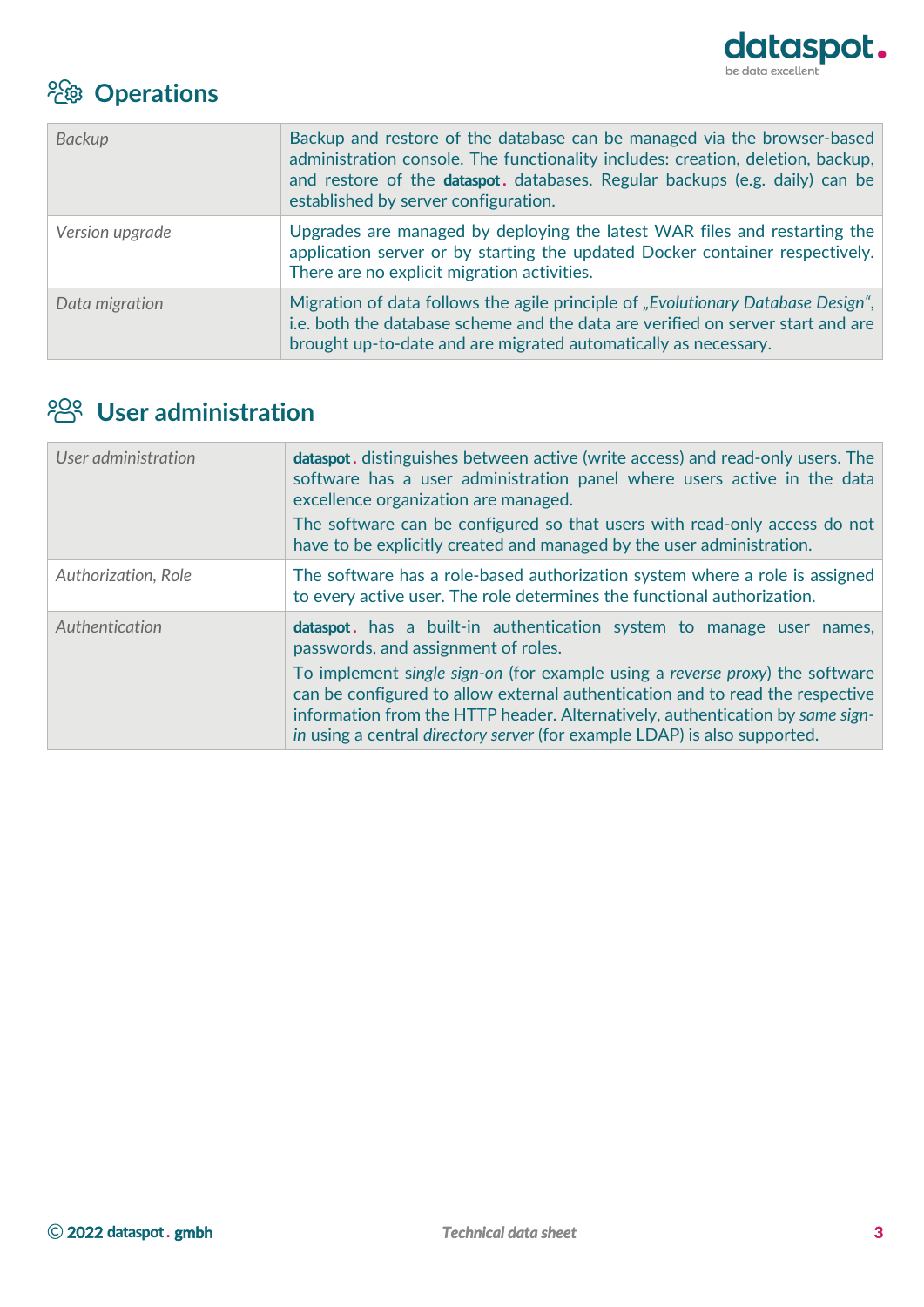

# ' **Data formats, data export and import**

| Data format                | dataspot. uses PostgreSQL to store metadata. If needed (e.g. termination of<br>subscription, mirroring of metadata), all metadata can be read via PostgreSQL<br>client.                                                             |
|----------------------------|-------------------------------------------------------------------------------------------------------------------------------------------------------------------------------------------------------------------------------------|
| Metadata Upload            | Interfaces for metadata import are implemented for all models and support the<br>following formats:<br><b>Microsoft Excel</b><br>$\bullet$<br><b>CSV</b><br><b>XML</b><br><b>JSON</b><br>SQL/DDL                                    |
| Metadata Download          | Interfaces for metadata export are implemented for all models and support the<br>following formats:<br><b>Microsoft Excel</b><br><b>Adobe PDF</b><br><b>CSV</b><br><b>XML</b><br><b>JSON</b><br>XMI (UML)<br>SQL/DDL<br>$\bullet$   |
| Metadata REST/API          | REST conform application programming interfaces (APIs) for direct read and<br>write access to metadata objects in the following formats:<br>· JSON                                                                                  |
| Metadata SQL Views         | Read-only SQL views (PostgreSQL) of the stored metadata corresponding to<br>the structure of the dataspot. meta class model.                                                                                                        |
| <b>Metadata Connectors</b> | Programs that connect to external data sources and extract and transfer<br>relevant metadata to dataspot.:<br>• JdbcMetadataConnector                                                                                               |
| Data security              | dataspot. does not collect or transfer any customer behavior data or transaction<br>logs. In case of an error, the error log can be transmitted for quicker problem<br>resolution only after explicit consent by the affected user. |